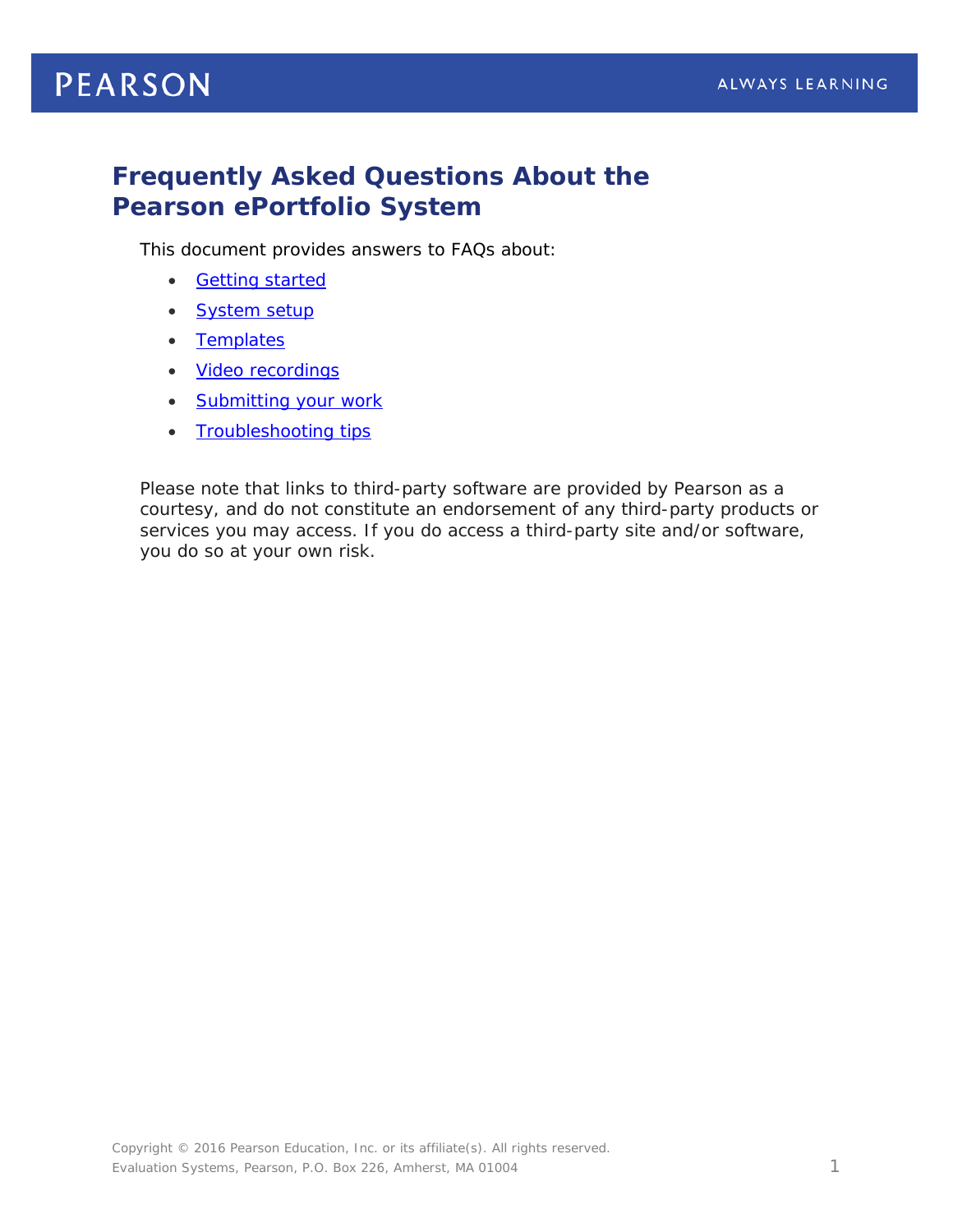## <span id="page-1-0"></span>**Getting Started**

#### *As a candidate, how do I access the Pearson ePortfolio system?*

To begin, you should register for one or more PAL tasks. From [www.ma](http://www.ma-pal.nesinc.com/)[pal.nesinc.com,](http://www.ma-pal.nesinc.com/) select Candidates, then Registration and Submission. Follow the instructions to create an account and register for PAL. When you finish the registration process, you will be able to begin uploading your files to the Pearson system.

#### *Where do I begin once I sign in?*

To begin, you should access the Candidate Assessment Handbook, available through the system Task Summary page, in the Instructions bar on the top lefthand side of the page. Read this document carefully; it contains the content of the assessment as well as other important information about uploading and submitting your work.

You should also review the various resources available to guide you through using the Pearson ePortfolio system. See the [Candidates/Resources page](http://www.ma-pal.nesinc.com/PageView.aspx?f=GEN_CandidatesResources.html) for available materials, including tips for uploading your video files and specific tips for Mac users.

#### *What alternative arrangements are available?*

Pearson will work diligently with any candidate requesting special arrangements. For more information please review Requesting Alternative Arrangements on the [PAL website](http://www.ma-pal.nesinc.com/PageView.aspx?f=GEN_AlternativeArrangements.html) or contact Customer Support (see Contact Us on [www.ma](http://www.ma-pal.nesinc.com/)[pal.nesinc.com\)](http://www.ma-pal.nesinc.com/).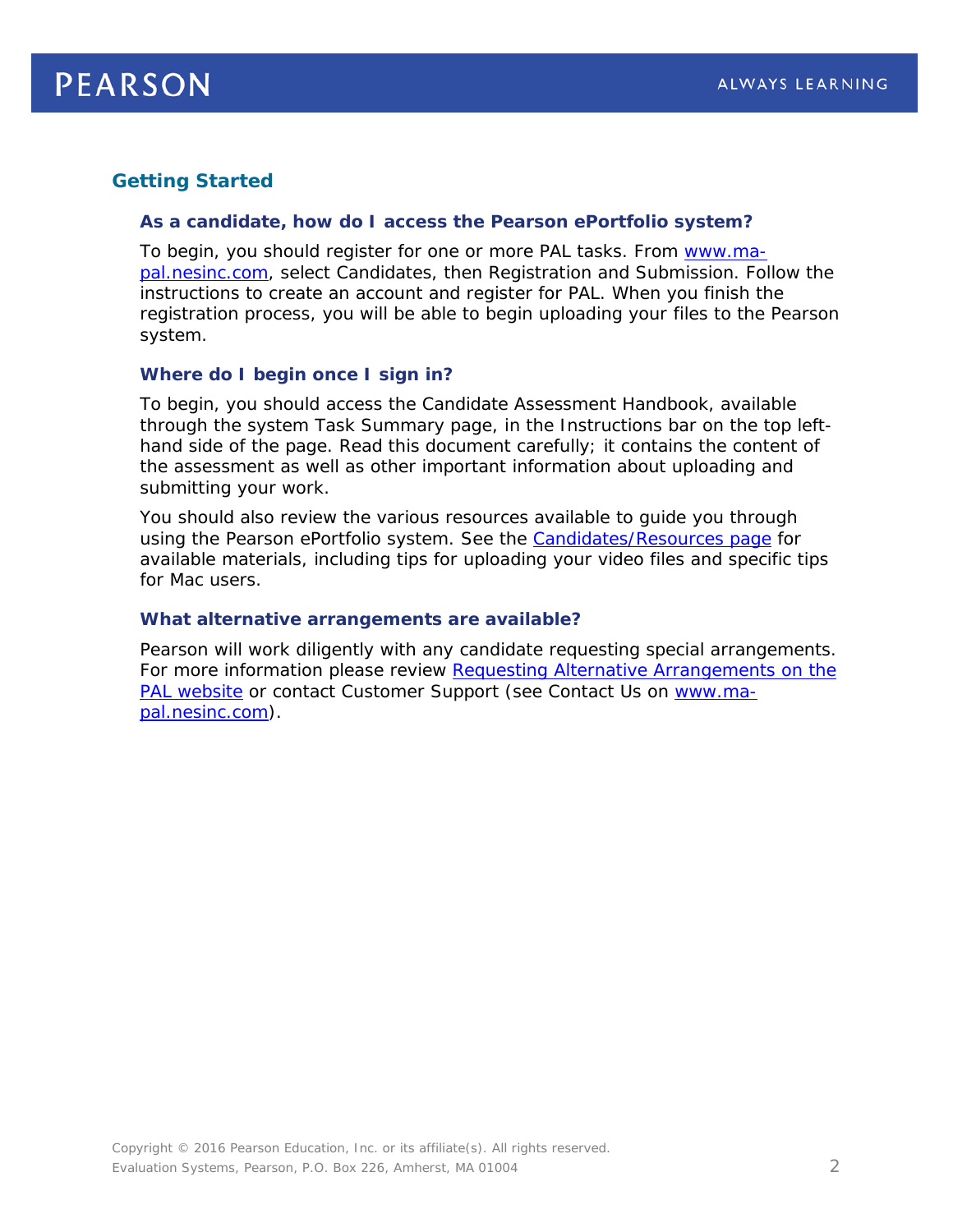

## <span id="page-2-0"></span>**System Setup**

#### *What are the system requirements to use the Pearson ePortfolio system?*

You will need access to a computer with the following minimum specifications:

| <b>Operating System</b>     | <b>Browsers Supported</b>                                                                                          | <b>Internet</b><br><b>Connection</b> | <b>Additional</b><br>Software<br>Required                                                                                                         |
|-----------------------------|--------------------------------------------------------------------------------------------------------------------|--------------------------------------|---------------------------------------------------------------------------------------------------------------------------------------------------|
| Windows 7 or later          | Internet Explorer 11 or<br>later<br>Chrome (latest version)<br>Firefox (latest version)                            | High speed                           | Adobe Flash Player<br>10.1 $*$ or higher<br>Adobe Reader 10.1.3*<br>or later<br>Microsoft® Word™<br>1997-2003 or later,<br>or OpenOffice 3        |
| Mac, OS X v10.9 or<br>later | Safari 9 or later<br>Chrome (latest version)<br>(Firefox users on a Mac<br>may experience known<br>browser issues) | High speed                           | Adobe Flash Player<br>10* or higher<br>Adobe Reader 10.1.3*<br>or later<br>Microsoft <sup>®</sup> Word™<br>1997-2003 or later,<br>or OpenOffice 3 |

\*Adobe Flash Player and Reader are available free of charge at<http://get.adobe.com/flashplayer/> and [http://get.adobe.com/reader/.](http://get.adobe.com/reader/) If you are unable to update to Reader version 10.1.3, you may use version 9.5 as an alternative. Version 10.1.2 may cause unresolved errors when attempting to view embedded documents on the PAL website.

#### *I have an older version of Adobe Flash Player. Will that work?*

No, please install the latest version of Adobe software.

#### *I have a 64-bit operating system (Windows or Mac) and use a 64-bit browser. When I try to play a video or provide feedback on a video, I do not see the video player. What is the problem?*

Adobe Flash Player 10 is not compatible with 64-bit browsers. If you are using a 64-bit browser on your machine, you must download Adobe Flash Player 11. You will find detailed instructions here:

[http://kb2.adobe.com/cps/000/6b3af6c9.html.](http://kb2.adobe.com/cps/000/6b3af6c9.html)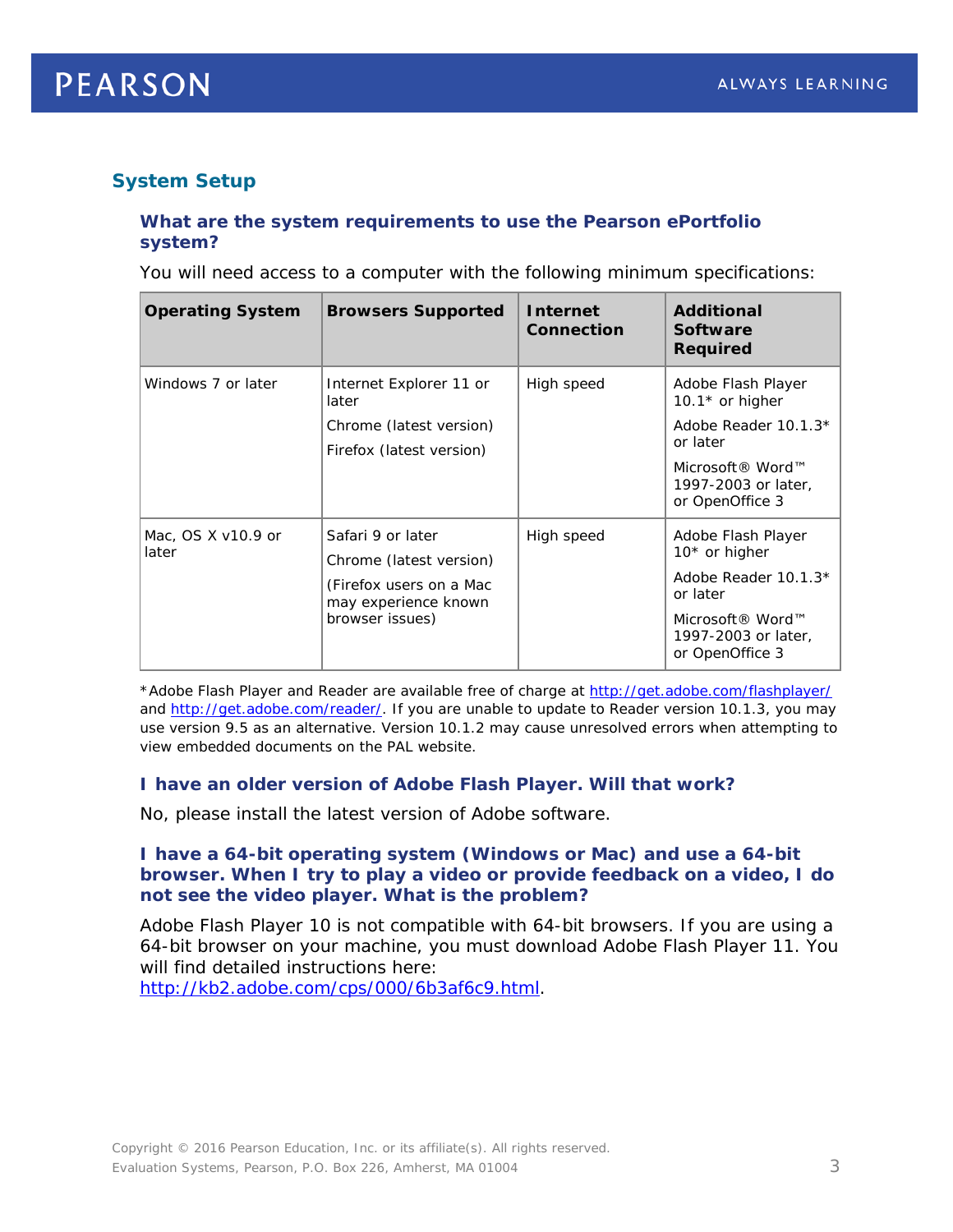## <span id="page-3-0"></span>**Templates**

#### *How do I download the templates and type in my responses?*

From your Task Summary page, click Start to access a page for a particular Part. Download the template using the link in the Instructions bar on the lefthand side of the page. Templates are formatted as word-processing files. Open the template using your word-processing software, and begin typing where you are prompted to record your response(s).

#### *Can I print out the documents with my responses and mail in the completed pages instead?*

No, all candidate assessment work must be submitted online.

#### *Can I update my work after I have already uploaded it?*

Yes, you may update your work at any time before you submit by changing and re-uploading your original file. You must save your original file, as the system converts your uploaded work to a file that you will not be able to edit. When you re-upload your file, the system will automatically replace your original submission with the new file.

#### <span id="page-3-1"></span>**Video Recordings**

#### *Where do I obtain a digital camcorder in order to complete my video recording?*

If you do not own a digital camcorder, check if your institution has one you can use. You can also check with friends or family members before deciding to purchase your own.

To ensure you use a digital camcorder that meets technical specifications, please review the section *Troubleshooting Tips for the Pearson ePortfolio System*, found later in this document.

#### *What information must be included in my video recording?*

The instructions for the Parts related to the videos describe in detail the requirements for the video content. These instructions can be found in the Candidates Assessment Handbook, available through the system Task Summary page, in the Instructions bar on the top left-hand side of the page.

#### *I am unable to obtain releases or appropriate permission to video record. How should I proceed?*

Contact Customer Support (see Contact Us on [www.ma-pal.nesinc.com\)](http://www.ma-pal.nesinc.com/), who can direct this issue to a Pearson test coordinator who will contact you.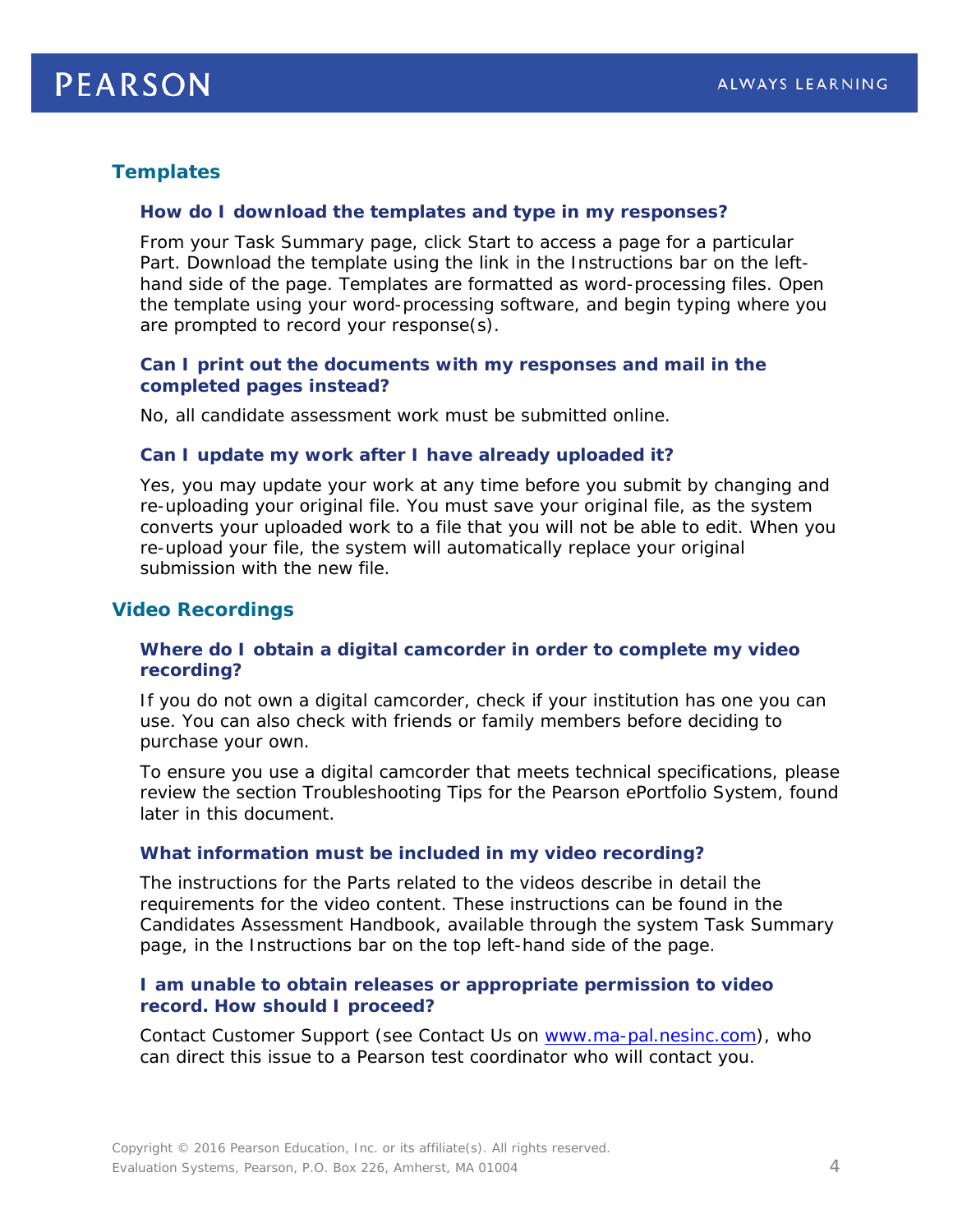#### *What kinds of video files can I upload?*

The following file formats are acceptable: .flv, .asf, .qt, .mov, .mpg, .mpeg, .avi, .wmv, .mp4, and .m4v.

#### *Is there a limit to the video file size?*

We recommend file sizes between 200 and 300 MB; the maximum size that the system accepts is 500 MB.

#### *Why is there a 500 MB limit on file uploads?*

The Pearson ePortfolio system has a 500 MB size limit for each uploaded file. There is no limit on the number of megabytes (MB) uploaded for an entire task. A 500 MB limit was set to encourage the compression of large videos before candidates attempt an upload. The success of an upload through any application depends heavily on the type of network, the file size, and the network capacity at upload time.

#### *How do I upload a video file?*

Training materials are provided on the [Candidates/Resources page](http://www.ma-pal.nesinc.com/PageView.aspx?f=GEN_CandidatesResources.html) of the PAL website. This page includes a guide to using the Pearson ePortfolio system and additional guides for compressing and uploading video files and tips for Mac users.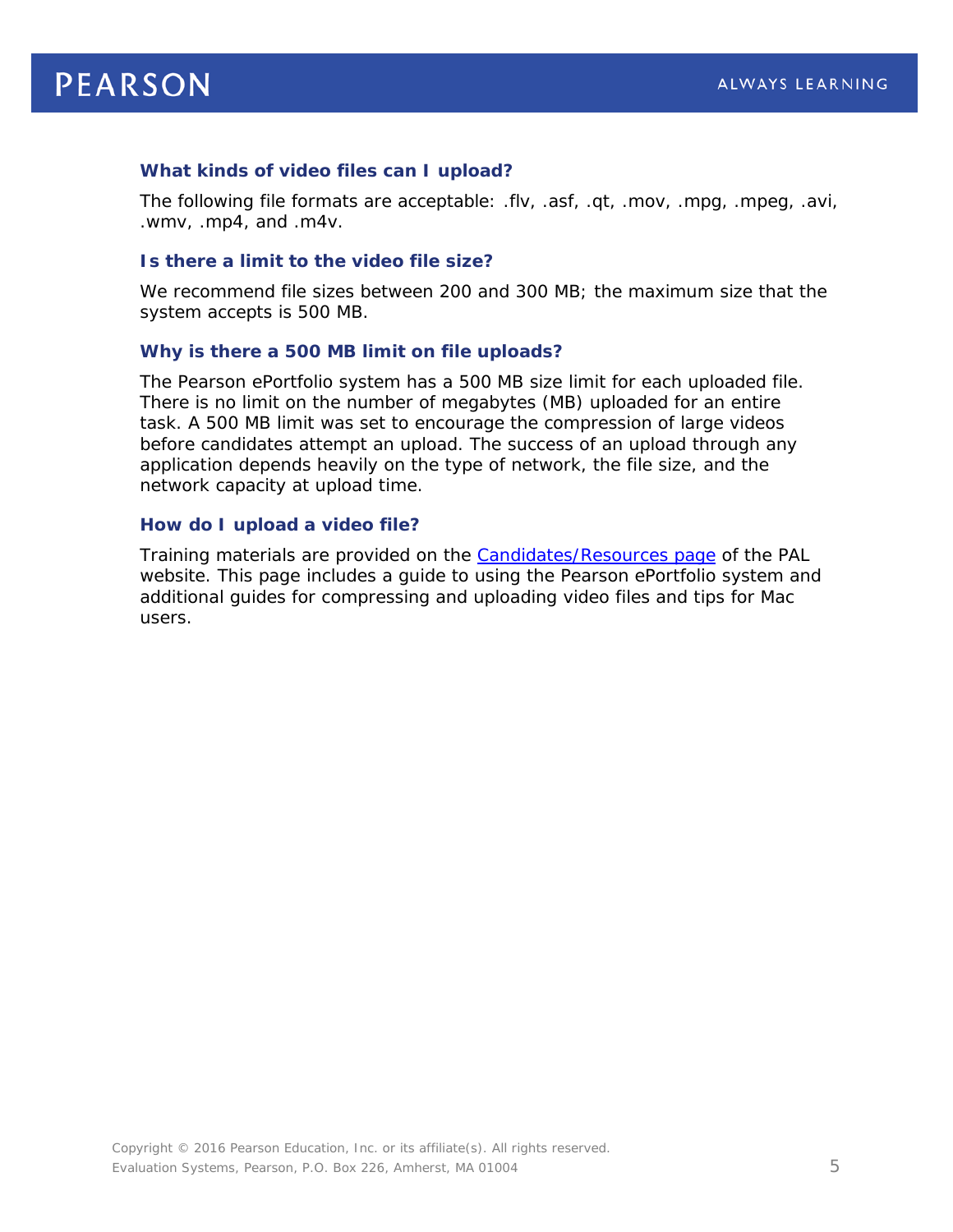## <span id="page-5-0"></span>*My video won't upload. What should I do?*

Review the following chart to help identify steps you can take to ensure your video uploads successfully. If you continue to experience difficulties, review the *Troubleshooting Tips* or contact Customer Support (see Contact Us on [www.ma](http://www.ma-pal.nesinc.com/)[pal.nesinc.com\)](http://www.ma-pal.nesinc.com/).

| *If Your Upload<br><b>Speed Is:</b> | **And Your File<br>Size Is: | <b>Please Try the Following:</b>                                                                |
|-------------------------------------|-----------------------------|-------------------------------------------------------------------------------------------------|
| Less than 1.5 Mbps                  | Less than 200 MB            | Try to upload on your institution network or<br>another broadband network.                      |
|                                     | 200 MB or greater           | Convert your video to a smaller file size.                                                      |
| 1.5 Mbps or greater                 | Less than 200 MB            | Try to upload again on your primary network<br>connection, possibly at a different time of day. |
|                                     |                             | Try to upload on your institution network or<br>another broadband network.                      |
|                                     | 200 MB or greater           | Convert your video to a smaller file size.                                                      |

\* Your upload speed can be determined at [www.SpeedTest.net.](http://www.speedtest.net/) If you require further instructions, please contact Customer Support. Uploads that take more than an hour may be interrupted by network issues. You should target a file size that can be uploaded in less than an hour.

\*\* Your file must be in one of the following video file formats: .flv, .asf, .qt, .mov, .mpg, .mpeg, .avi, .wmv, .mp4, or .m4v. If it is not, try to convert your video to the appropriate format using the software for your digital camcorder. Compression and conversion instructions are also available for both PC and Mac computers along with other helpful information; see the [Candidates/Resources page](http://www.ma-pal.nesinc.com/PageView.aspx?f=GEN_CandidatesResources.html) on the PAL website.

#### **Video Tips for Popular Cameras**

#### *iPhone® and iPad®*

If you are planning to use your iPhone® (4 or later), or iPad® (2 or later) mobile digital device to record your video, keep in mind the following:

- The camera on the front is a VGA-quality camera and is much lower resolution than the camera on the back. You may want to consider using this front camera to record your video since the file will be smaller and easier to upload. The resolution should still be adequate for viewing.
- The camera on the rear is high-definition. Using this HD camera to record your video will produce a very large file. In order to upload it to the Pearson ePortfolio system you will need to compress the file before uploading.

Note: iPhone 3G devices only have VGA video recording.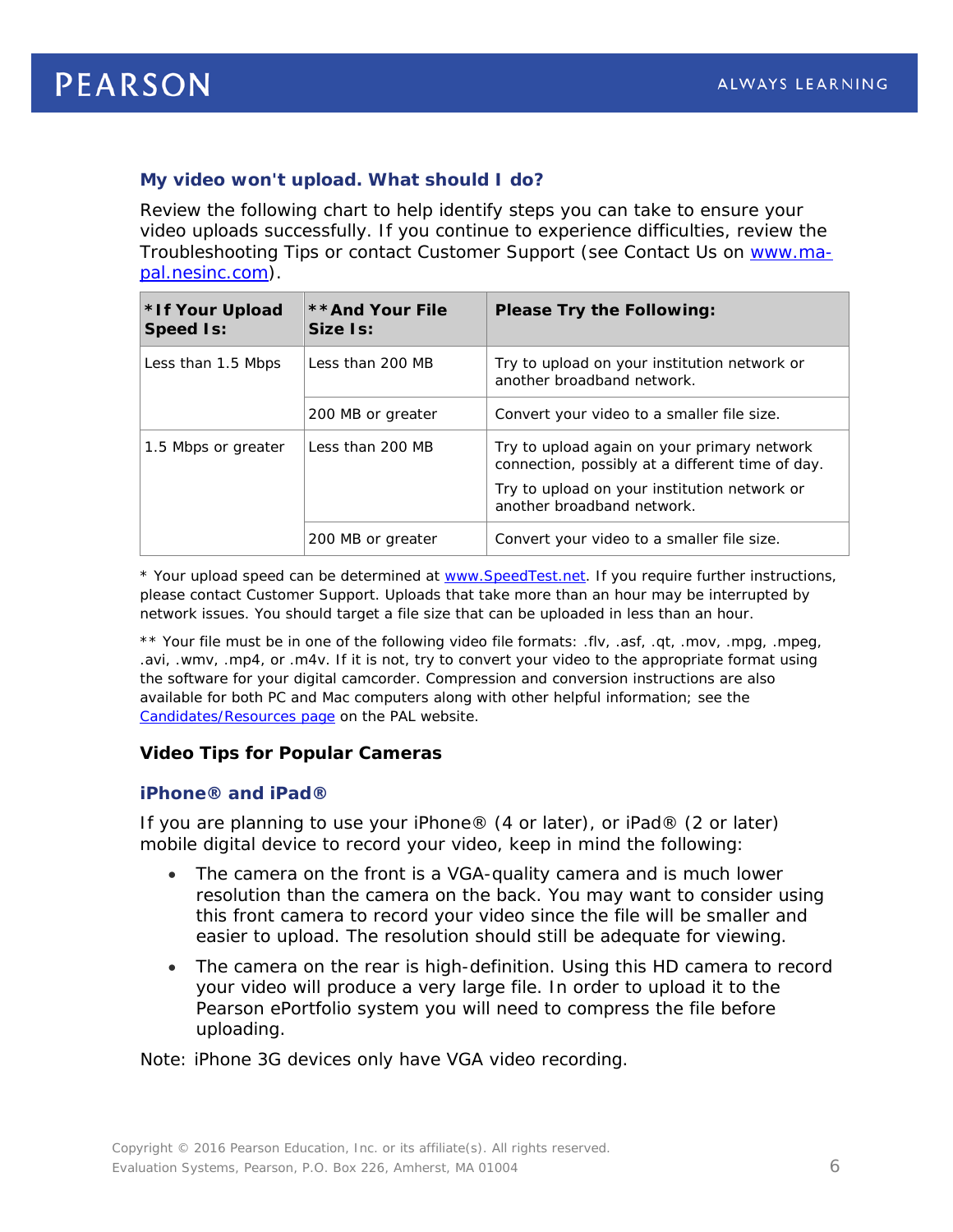## *Flip™ UltraHD, MinoHD, SlideHD Cameras*

If you use a Flip camera to record high-definition video, the resulting file will be very large. In order to upload it to the Pearson ePortfolio system, you will need to compress the file before uploading. One way to reduce the file size is to use the FlipShare™ software. Instructions can be found at:

[http://www6.nohold.net/CiscoFlip/ukp.aspx?vw=1&docid=aed56e324c6d4fe7aa](http://www6.nohold.net/CiscoFlip/ukp.aspx?vw=1&docid=aed56e324c6d4fe7aaecf50df3c356cd_Making_your_videos_smaller_using_FlipShare.xml) ecf50df3c356cd Making\_your\_videos\_smaller\_using\_FlipShare.xml

#### <span id="page-6-0"></span>**Submitting Your Work**

#### *Do I need to complete the entire task before I can submit it for scoring?*

All required work must be uploaded and must comply with the requirements in order to submit your task for scoring.

#### <span id="page-6-1"></span>**Troubleshooting Tips**

When I attempt to upload a video file, the upload takes a very long time *and then closes without finishing. What is wrong?*

Please review the answer for the question above, ["My video won't upload. What](#page-5-0)  [should I do?"](#page-5-0)

#### *When I uploaded a file, I got a Processing message for a long period of time. Is this normal?*

The "Processing" message indicates your file has been uploaded, but more time is needed for the file to be displayed in the Pearson ePortfolio system.

The duration of this process can vary depending on the file size. Documents should appear in the "Ready" state within 15 minutes after an upload has completed; video files may take as long as one hour to appear as "Ready."

You can continue to perform other functions on the Pearson ePortfolio system or sign out while a file upload is in a Processing state.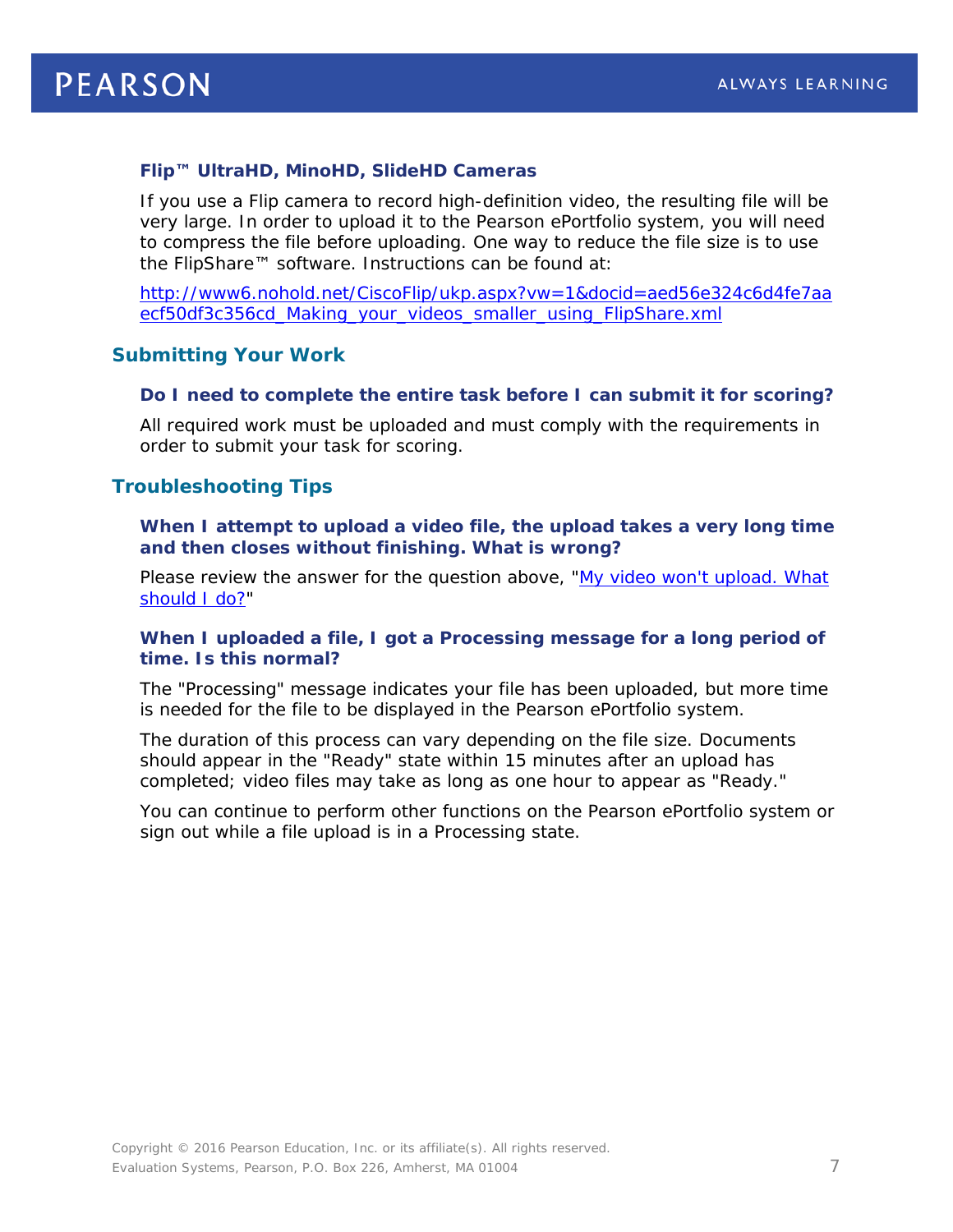#### *I received an error stating my video file is too large. My video is the correct length. Why am I getting this error?*

Video length is not an accurate measurement of video file size. Videos recorded in high-definition will have large file sizes, despite the short length of the recording.

If you are planning to use your iPhone® (4 or later), or iPad® (2 or later) mobile digital device to record your video, keep in mind the following:

- The camera on the front is a VGA-quality camera and is much lower resolution than the camera on the back. You may want to consider using this front camera to record your video since the file will be smaller and easier to upload. The resolution should still be adequate for viewing.
- The camera on the rear is high-definition. Using this HD camera to record your video will produce a very large file. In order to upload it to the Pearson ePortfolio system, you will need to compress the file before uploading.

Note: iPhone 3G devices only have VGA video recording.

#### *Are there any free tools available for video compression?*

Yes. See the [Candidates/Resources page](http://www.ma-pal.nesinc.com/PageView.aspx?f=GEN_CandidatesResources.html) on the PAL website for information about compression tools for PCs and Macs.

#### *I have an image to submit, but the system doesn't allow me to upload it. What should I do?*

Image files (e.g., .jpg, .bmp, .gif) are not valid file formats for submission. You can insert the image into a Microsoft Word or OpenOffice Writer document, and save it using the "File/Save" or "File/Save As..." features in those applications.

#### *I'm attempting to upload a file, but the file appears grayed-out and/or doesn't appear in the pop-up window where I choose the file I wish to upload.*

The Pearson ePortfolio system is configured to only recognize the acceptable file formats stated in each Part template. Files that are not in an acceptable format will not be available to upload. Please refer to the Part template for complete information regarding the acceptable file formats for each Part.

See the [Candidates/Resources page](http://www.ma-pal.nesinc.com/PageView.aspx?f=GEN_CandidatesResources.html) on the PAL website for quidelines and tutorials for completing the PAL in the Pearson ePortfolio system.

#### *My files are listed as "In Progress," but I uploaded them a week ago. Is something wrong?*

On the Part Summary page, any Part that has at least one uploaded file will appear as "In Progress." This means that one or more files in the Part have been